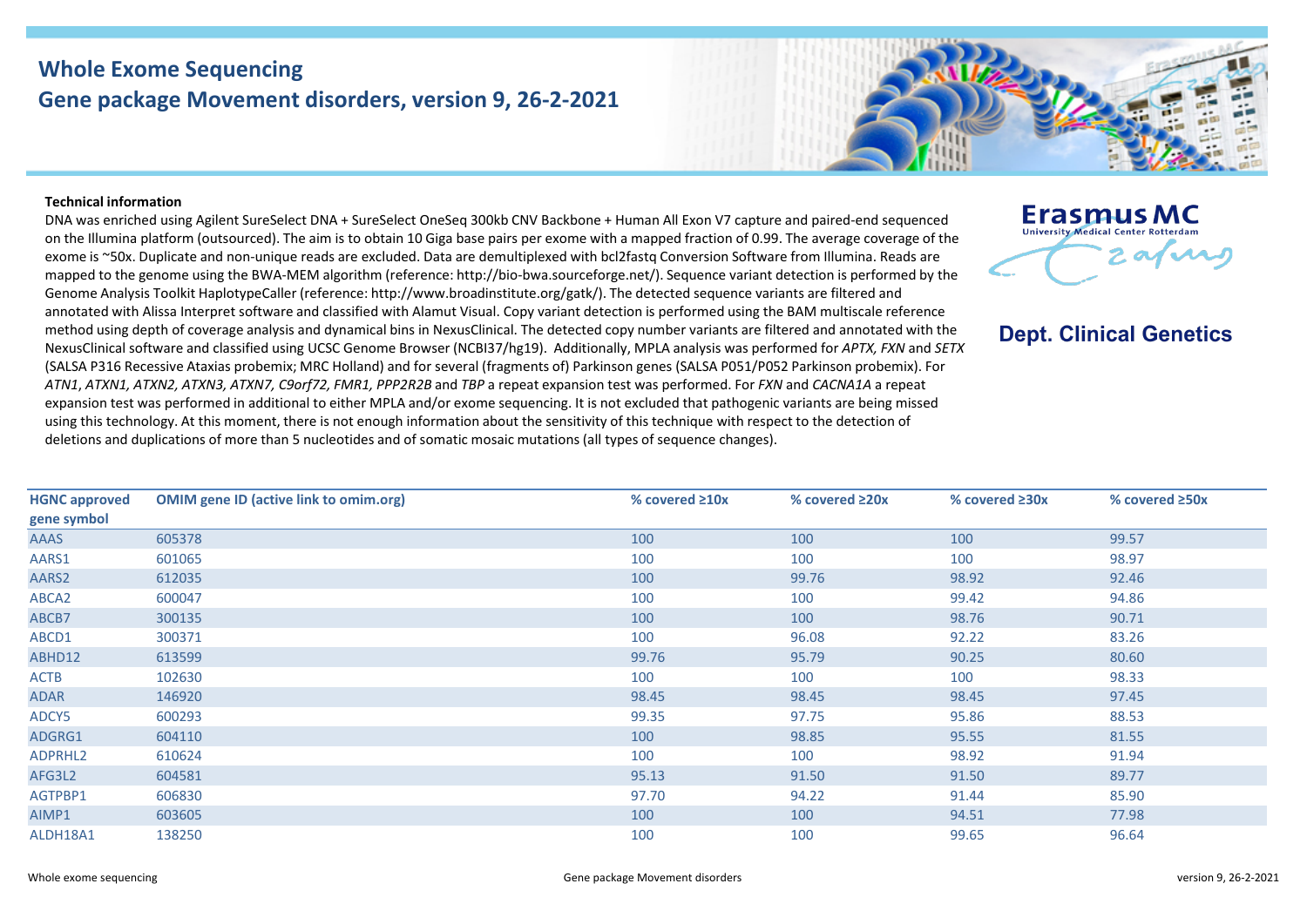| <b>HGNC approved</b> | <b>OMIM gene ID (active link to omim.org)</b> | % covered ≥10x | % covered ≥20x | % covered ≥30x | % covered ≥50x |
|----------------------|-----------------------------------------------|----------------|----------------|----------------|----------------|
| gene symbol          |                                               |                |                |                |                |
| ALDH3A2              | 609523                                        | 100            | 100            | 99.01          | 94.61          |
| ALDH5A1              | 610045                                        | 100            | 99.09          | 92.14          | 79.75          |
| ALS <sub>2</sub>     | 606352                                        | 100            | 99.96          | 98.79          | 93.76          |
| <b>ANO10</b>         | 613726                                        | 100            | 100            | 99.96          | 94.91          |
| ANO3                 | 610110                                        | 100            | 100            | 99.81          | 95.32          |
| AP4B1                | 607245                                        | 100            | 100            | 100            | 98.97          |
| AP4E1                | 607244                                        | 100            | 100            | 99.77          | 95.61          |
| AP4M1                | 602296                                        | 100            | 99.70          | 95.60          | 79.02          |
| AP4S1                | 607243                                        | 100            | 100            | 100            | 96.10          |
| AP5Z1                | 613653                                        | 100            | 99.04          | 94.73          | 76.89          |
| <b>APTX</b>          | 606350                                        | 100            | 100            | 99.44          | 93.80          |
| ARG1                 | 608313                                        | 100            | 100            | 100            | 96.51          |
| ARL6IP1              | 607669                                        | 98.49          | 80.80          | 80.80          | 80.80          |
| ARSA                 | 607574                                        | 100            | 100            | 100            | 100            |
| <b>ARX</b>           | 300382                                        | 85.61          | 80.04          | 71.89          | 58.82          |
| <b>ASPA</b>          | 608034                                        | 100            | 100            | 100            | 100            |
| <b>ATCAY</b>         | 608179                                        | 100            | 100            | 100            | 98.52          |
| ATG5                 | 604261                                        | 100            | 100            | 100            | 97.10          |
| ATL1                 | 606439                                        | 100            | 100            | 100            | 98.90          |
| <b>ATM</b>           | 607585                                        | 100            | 94.70          | 74.49          | 49.62          |
| ATN1                 | 607462                                        | 100            | 97.92          | 94.71          | 81.97          |
| ATP13A2              | 610513                                        | 100            | 99.76          | 96.37          | 77.46          |
| ATP1A2               | 182340                                        | 100            | 100            | 99.46          | 93.95          |
| ATP1A3               | 182350                                        | 100            | 100            | 99.04          | 92.02          |
| ATP2B3               | 300014                                        | 100            | 99.70          | 98.41          | 92.60          |
| ATP6AP2              | 300556                                        | 100            | 100            | 96.34          | 81.63          |
| ATP7B                | 606882                                        | 100            | 100            | 98.95          | 94.62          |
| ATP8A2               | 605870                                        | 100            | 100            | 99.18          | 94.45          |
| ATXN1                | 601556                                        | 100            | 100            | 100            | 100            |
| ATXN2                | 601517                                        | 95.40          | 89.43          | 85.04          | 77.05          |
| ATXN3                | 607047                                        | 100            | 100            | 97.67          | 93.26          |
| ATXN7                | 607640                                        | 96.93          | 95.06          | 93.48          | 89.07          |
| <b>AUH</b>           | 600529                                        | 100            | 100            | 100            | 100            |
| B4GALNT1             | 601873                                        | 100            | 97.19          | 94.52          | 86.71          |
| BCAP31               | 300398                                        | 100            | 100            | 97.49          | 82.40          |
| <b>BCKDHA</b>        | 608348                                        | 100            | 98.91          | 95.61          | 88.71          |
| <b>BCKDHB</b>        | 248611                                        | 100            | 100            | 100            | 99.56          |
| BCS1L                | 603647                                        | 100            | 100            | 100            | 100            |
| BSCL <sub>2</sub>    | 606158                                        | 100            | 99.47          | 97.07          | 90.19          |
| C12orf65             | 613541                                        | 100            | 100            | 92.57          | 56.13          |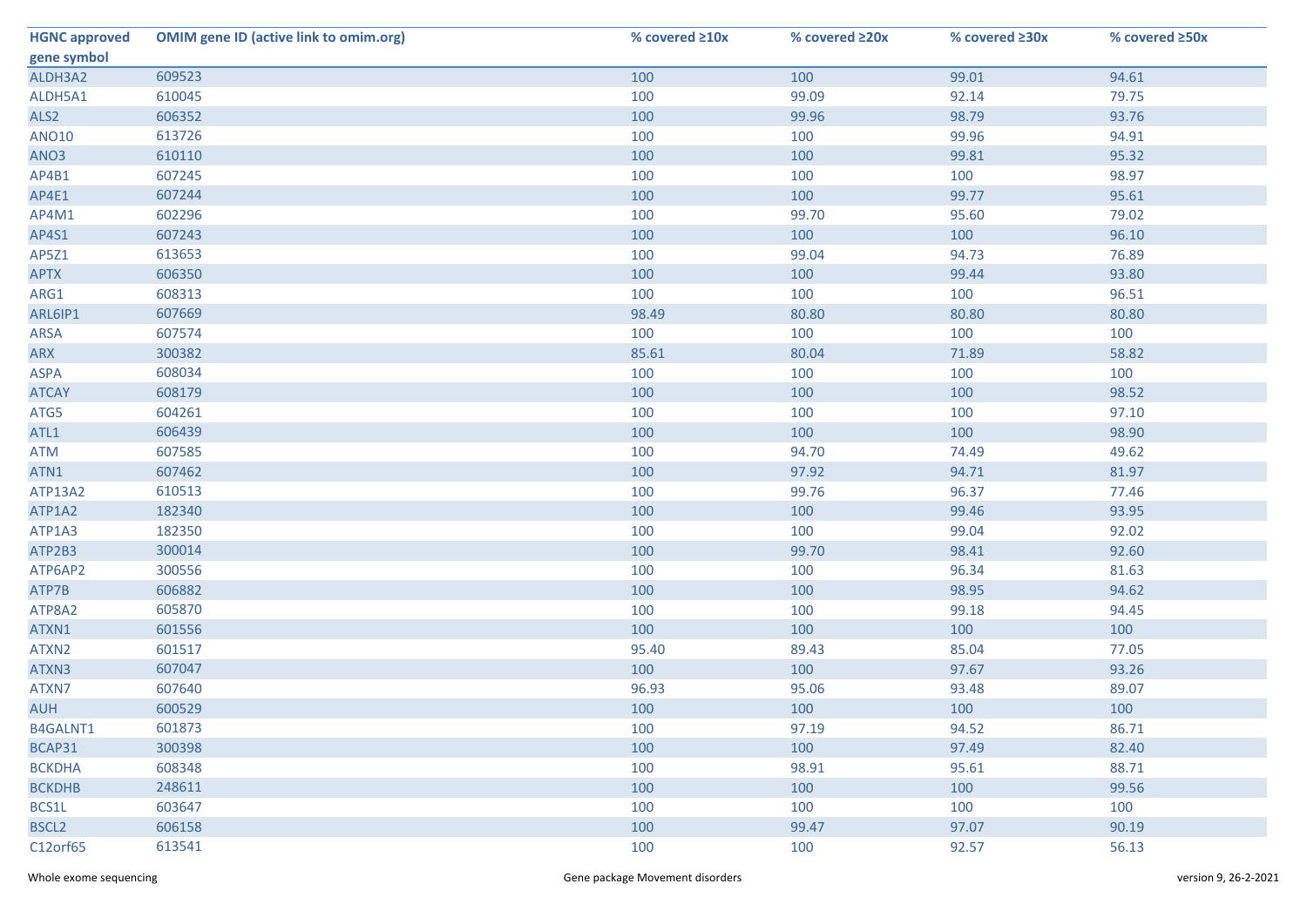| <b>HGNC approved</b> | <b>OMIM gene ID (active link to omim.org)</b> | % covered ≥10x | % covered ≥20x | % covered ≥30x | % covered ≥50x |
|----------------------|-----------------------------------------------|----------------|----------------|----------------|----------------|
| gene symbol          |                                               |                |                |                |                |
| C19orf12             | 614297                                        | 100            | 100            | 100            | 100            |
| C9orf72              | 614260                                        | 100            | 100            | 100            | 99.33          |
| CA8                  | 114815                                        | 100            | 100            | 100            | 96.28          |
| CACNA1A              | 601011                                        | 99.96          | 98.08          | 92.14          | 74.91          |
| CACNA1B              | 601012                                        | 97.03          | 95.07          | 92.44          | 86.46          |
| CACNA1E              | 601013                                        | 100            | 99.94          | 99.54          | 97.17          |
| CACNA1G              | 604065                                        | 100            | 99.47          | 97.97          | 91.69          |
| CACNB4               | 601949                                        | 100            | 95.49          | 95.08          | 90.62          |
| CAMTA1               | 611501                                        | 98.81          | 98.61          | 96.50          | 90.59          |
| CAPN1                | 114220                                        | 100            | 99.38          | 95.78          | 88.39          |
| CCDC88C              | 611204                                        | 100            | 99.87          | 98.51          | 91.23          |
| CCT <sub>5</sub>     | 610150                                        | 100            | 100            | 100            | 98.70          |
| CDKL5                | 300203                                        | 100            | 97.89          | 94.24          | 84.71          |
| CHCHD <sub>2</sub>   | 616244                                        | 100            | 100            | 98.63          | 86.64          |
| CHMP1A               | 164010                                        | 100            | 100            | 98.93          | 79.05          |
| CHP1                 | 606988                                        | 100            | 100            | 100            | 98.76          |
| CHRNA4               | 118504                                        | 100            | 95.20          | 95.20          | 94.53          |
| CHRNB2               | 118507                                        | 100            | 100            | 98.37          | 93.82          |
| CIZ1                 | 611420                                        | 100            | 94.37          | 85.61          | 69.83          |
| CLCN <sub>2</sub>    | 600570                                        | 100            | 100            | 99.73          | 94.38          |
| CLCN4                | 302910                                        | 100            | 100            | 98.98          | 90.40          |
| CLP1                 | 608757                                        | 100            | 100            | 100            | 100            |
| <b>CLPB</b>          | 616254                                        | 100            | 100            | 100            | 98.07          |
| <b>COASY</b>         | 609855                                        | 100            | 100            | 98.18          | 91.86          |
| COL6A3               | 120250                                        | 100            | 100            | 99.43          | 98.34          |
| COQ <sub>2</sub>     | 609825                                        | 100            | 99.47          | 93.83          | 74.02          |
| COQ8A                | 606980                                        | 100            | 100            | 100            | 95.72          |
| COQ9                 | 612837                                        | 100            | 96.96          | 91.80          | 82.63          |
| <b>COX10</b>         | 602125                                        | 100            | 100            | 99.59          | 96.26          |
| <b>COX15</b>         | 603646                                        | 100            | 100            | 97.36          | 90.10          |
| COX20                | 614698                                        | 100            | 95.71          | 85             | 56.12          |
| CP                   | 117700                                        | 99.05          | 99.05          | 99.05          | 98.28          |
| CPT1C                | 608846                                        | 100            | 99.08          | 95.11          | 78.02          |
| CSF1R                | 164770                                        | 100            | 99.64          | 97.42          | 87.66          |
| <b>CSTB</b>          | 601145                                        | 100            | 100            | 99.58          | 75.71          |
| <b>CWF19L1</b>       | 616120                                        | 100            | 100            | 99.58          | 92.87          |
| CYB5R3               | 613213                                        | 100            | 99.70          | 95.22          | 79.43          |
| CYP27A1              | 606530                                        | 100            | 100            | 100            | 100            |
| CYP2U1               | 610670                                        | 99.25          | 95.64          | 92.96          | 87.82          |
| CYP7B1               | 603711                                        | 100            | 98.99          | 92.55          | 91.30          |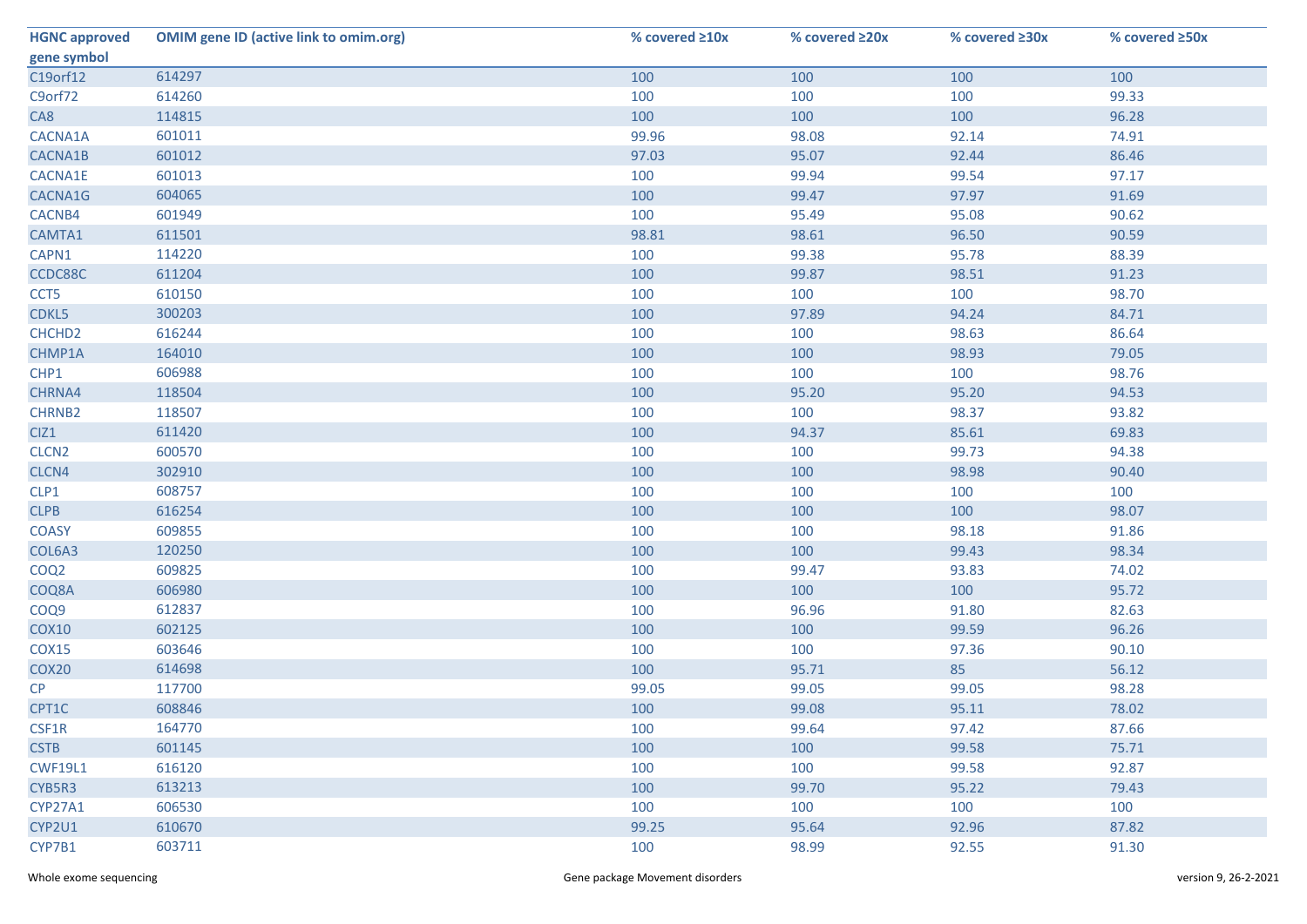| <b>HGNC approved</b> | <b>OMIM gene ID (active link to omim.org)</b> | % covered ≥10x | % covered ≥20x | % covered ≥30x | % covered ≥50x |
|----------------------|-----------------------------------------------|----------------|----------------|----------------|----------------|
| gene symbol          |                                               |                |                |                |                |
| DAB1                 | 603448                                        | 100            | 100            | 100            | 100            |
| <b>DBT</b>           | 248610                                        | 100            | 99.94          | 98.65          | 92.80          |
| DCAF17               | 612515                                        | 100            | 100            | 98.51          | 91.39          |
| <b>DCC</b>           | 120470                                        | 100            | 100            | 99.58          | 95.80          |
| DCTN1                | 601143                                        | 100            | 99.45          | 96.67          | 91.43          |
| <b>DDC</b>           | 107930                                        | 100            | 98.76          | 92.47          | 78.85          |
| DDHD1                | 614603                                        | 99.81          | 97.85          | 95.57          | 92.94          |
| DDHD <sub>2</sub>    | 615003                                        | 100            | 100            | 100            | 95.53          |
| <b>DHDDS</b>         | 608172                                        | 100            | 100            | 99.17          | 91.25          |
| <b>DLAT</b>          | 608770                                        | 100            | 99.55          | 97.95          | 92.41          |
| <b>DLD</b>           | 238331                                        | 100            | 100            | 99.97          | 94.83          |
| DNAJC13              | 614334                                        | 100            | 99.96          | 99.47          | 96.31          |
| DNAJC3               | 601184                                        | 100            | 100            | 98.92          | 89.47          |
| DNAJC6               | 608375                                        | 100            | 100            | 99.13          | 93.47          |
| DNAL4                | 610565                                        | 100            | 100            | 100            | 91.47          |
| DNMT1                | 126375                                        | 100            | 99.55          | 97.62          | 91.57          |
| <b>DSTYK</b>         | 612666                                        | 100            | 100            | 99.51          | 96.36          |
| ECHS1                | 602292                                        | 100            | 100            | 94.03          | 89.51          |
| EEF2                 | 130610                                        | 100            | 100            | 99.77          | 95.08          |
| EIF2AK2              | 176871                                        | 100            | 100            | 99.08          | 93.29          |
| EIF2B1               | 606686                                        | 100            | 100            | 99.82          | 94.75          |
| EIF2B2               | 606454                                        | 100            | 99.75          | 98.43          | 94.15          |
| EIF2B3               | 606273                                        | 100            | 100            | 100            | 99.40          |
| EIF2B4               | 606687                                        | 100            | 98.64          | 93.94          | 90.73          |
| EIF2B5               | 603945                                        | 100            | 98.45          | 96.64          | 91.14          |
| EIF4G1               | 600495                                        | 100            | 99.24          | 98.31          | 92.36          |
| ELOVL4               | 605512                                        | 100            | 100            | 98.49          | 92.33          |
| ELOVL5               | 611805                                        | 100            | 100            | 100            | 99.45          |
| ENTPD1               | 601752                                        | 100            | 100            | 100            | 98.47          |
| ERLIN1               | 611604                                        | 100            | 100            | 100            | 100            |
| ERLIN2               | 611605                                        | 100            | 100            | 100            | 100            |
| EXOSC3               | 606489                                        | 100            | 100            | 100            | 99.23          |
| FA2H                 | 611026                                        | 100            | 94.15          | 83.56          | 67.28          |
| <b>FAM126A</b>       | 610531                                        | 100            | 100            | 100            | 99.66          |
| FAR1                 | 616107                                        | 100            | 100            | 100            | 98.30          |
| FARS2                | 611592                                        | 100            | 100            | 100            | 97.59          |
| FAT2                 | 604269                                        | 100            | 99.88          | 99.69          | 98.42          |
| FBXO7                | 605648                                        | 100            | 94.44          | 91.87          | 90.41          |
| <b>FGF14</b>         | 601515                                        | 100            | 100            | 100            | 99.42          |
| FLVCR1               | 609144                                        | 100            | 98.87          | 95.36          | 86.43          |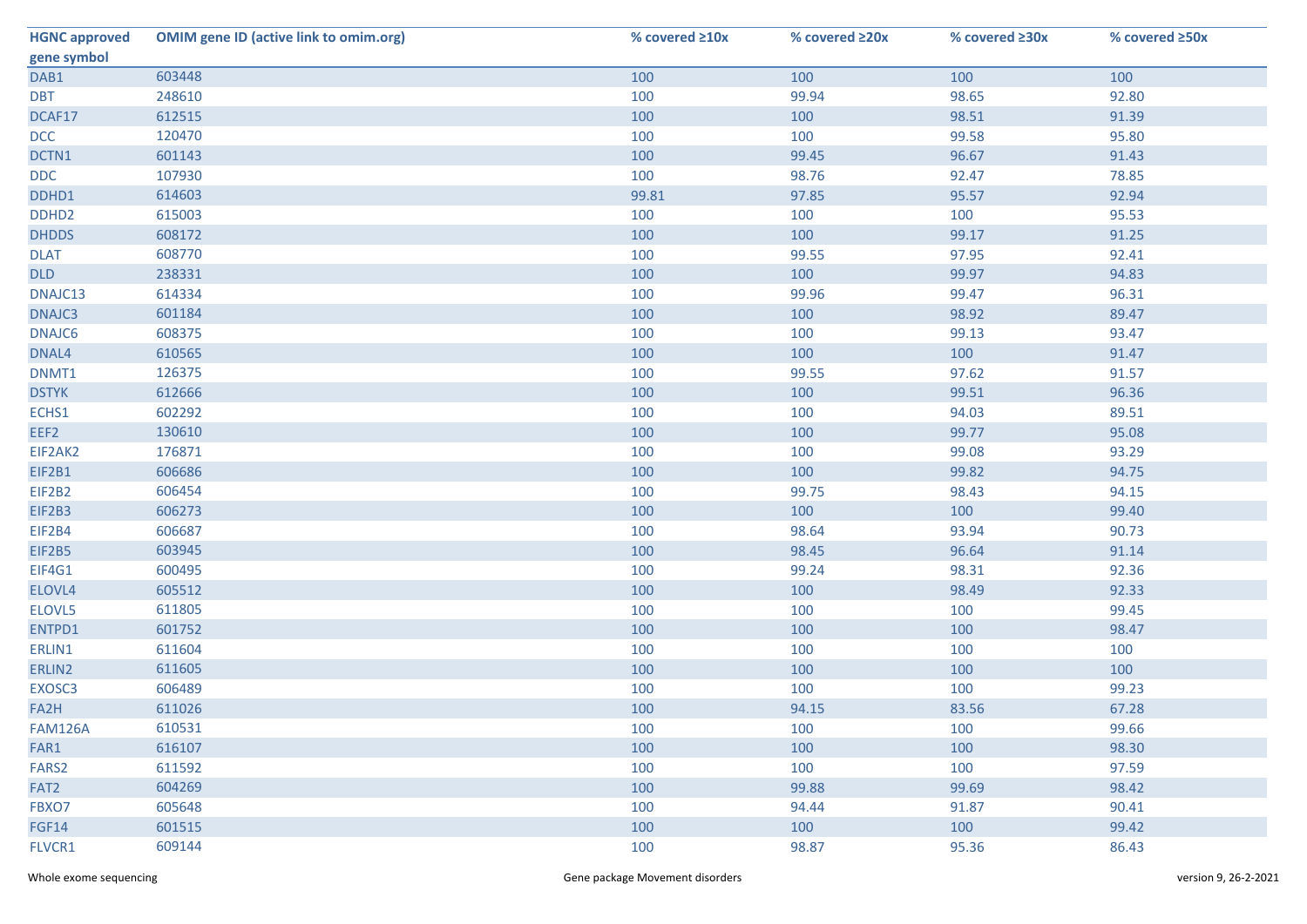| <b>HGNC approved</b> | <b>OMIM gene ID (active link to omim.org)</b> | % covered ≥10x | % covered ≥20x | % covered ≥30x | % covered ≥50x |
|----------------------|-----------------------------------------------|----------------|----------------|----------------|----------------|
| gene symbol          |                                               |                |                |                |                |
| FMR1                 | 309550                                        | 100            | 98.03          | 92.62          | 72.16          |
| FOLR1                | 136430                                        | 100            | 100            | 100            | 98.88          |
| FOXG1                | 164874                                        | 98.76          | 94.08          | 91.12          | 86.79          |
| FRMD7                | 300628                                        | 100            | 100            | 100            | 97.82          |
| FTL                  | 134790                                        | 100            | 100            | 95.54          | 85.54          |
| <b>FUS</b>           | 137070                                        | 100            | 100            | 99.33          | 92.92          |
| <b>FXN</b>           | 606829                                        | 100            | 99.04          | 94.93          | 76.71          |
| <b>GALC</b>          | 606890                                        | 99.96          | 99.96          | 99.54          | 92.36          |
| <b>GAN</b>           | 605379                                        | 100            | 99.95          | 98.76          | 95.67          |
| <b>GBA</b>           | 606463                                        | 100            | 100            | 100            | 98.63          |
| GBA2                 | 609471                                        | 100            | 100            | 98.99          | 97.18          |
| <b>GCDH</b>          | 608801                                        | 100            | 100            | 99.22          | 93.55          |
| GCH1                 | 600225                                        | 94.02          | 94.02          | 94.02          | 91.15          |
| <b>GFAP</b>          | 137780                                        | 100            | 99.60          | 95.17          | 81.90          |
| GIGYF2               | 612003                                        | 100            | 97.38          | 91.42          | 82.23          |
| GJC <sub>2</sub>     | 608803                                        | 98.92          | 91.29          | 81.49          | 61.37          |
| GLB1                 | 611458                                        | 100            | 100            | 99.78          | 97.42          |
| <b>GNAL</b>          | 139312                                        | 100            | 100            | 100            | 100            |
| GOSR2                | 604027                                        | 100            | 100            | 99.95          | 94.46          |
| <b>GPR143</b>        | 300808                                        | 99.64          | 84.55          | 80.60          | 75.68          |
| GRID <sub>2</sub>    | 602368                                        | 100            | 100            | 99.61          | 97.96          |
| GRIN1                | 138249                                        | 100            | 100            | 97.17          | 90.83          |
| GRIN2B               | 138252                                        | 100            | 100            | 99.87          | 98.02          |
| GRM1                 | 604473                                        | 100            | 100            | 99.68          | 98.01          |
| HACE1                | 610876                                        | 100            | 99.53          | 96.07          | 90.12          |
| <b>HEXB</b>          | 606873                                        | 99.00          | 95.92          | 92.79          | 85.27          |
| <b>HPCA</b>          | 142622                                        | 100            | 100            | 100            | 95.23          |
| HPRT1                | 308000                                        | 95.44          | 92.33          | 85.67          | 71.16          |
| <b>HSD17B4</b>       | 601860                                        | 98.96          | 97.05          | 94.86          | 87.75          |
| HSPD1                | 118190                                        | 100            | 100            | 98.50          | 91.23          |
| HTRA2                | 606441                                        | 100            | 100            | 100            | 98.96          |
| IBA57                | 615316                                        | 100            | 100            | 100            | 100            |
| IFRD1                | 603502                                        | 100            | 99.44          | 97.77          | 83.96          |
| IRF2BPL              | 611720                                        | 98.53          | 96.22          | 94.39          | 89.99          |
| <b>ISCA2</b>         | 615317                                        | 100            | 100            | 100            | 100            |
| ITPR1                | 147265                                        | 100            | 99.72          | 98.63          | 94.71          |
| JAM2                 | 606870                                        | 100            | 91.10          | 90.99          | 85.82          |
| <b>KATNB1</b>        | 602703                                        | 100            | 100            | 100            | 98.02          |
| KCNA1                | 176260                                        | 100            | 100            | 100            | 97.51          |
| <b>KCNA2</b>         | 176262                                        | 100            | 100            | 100            | 100            |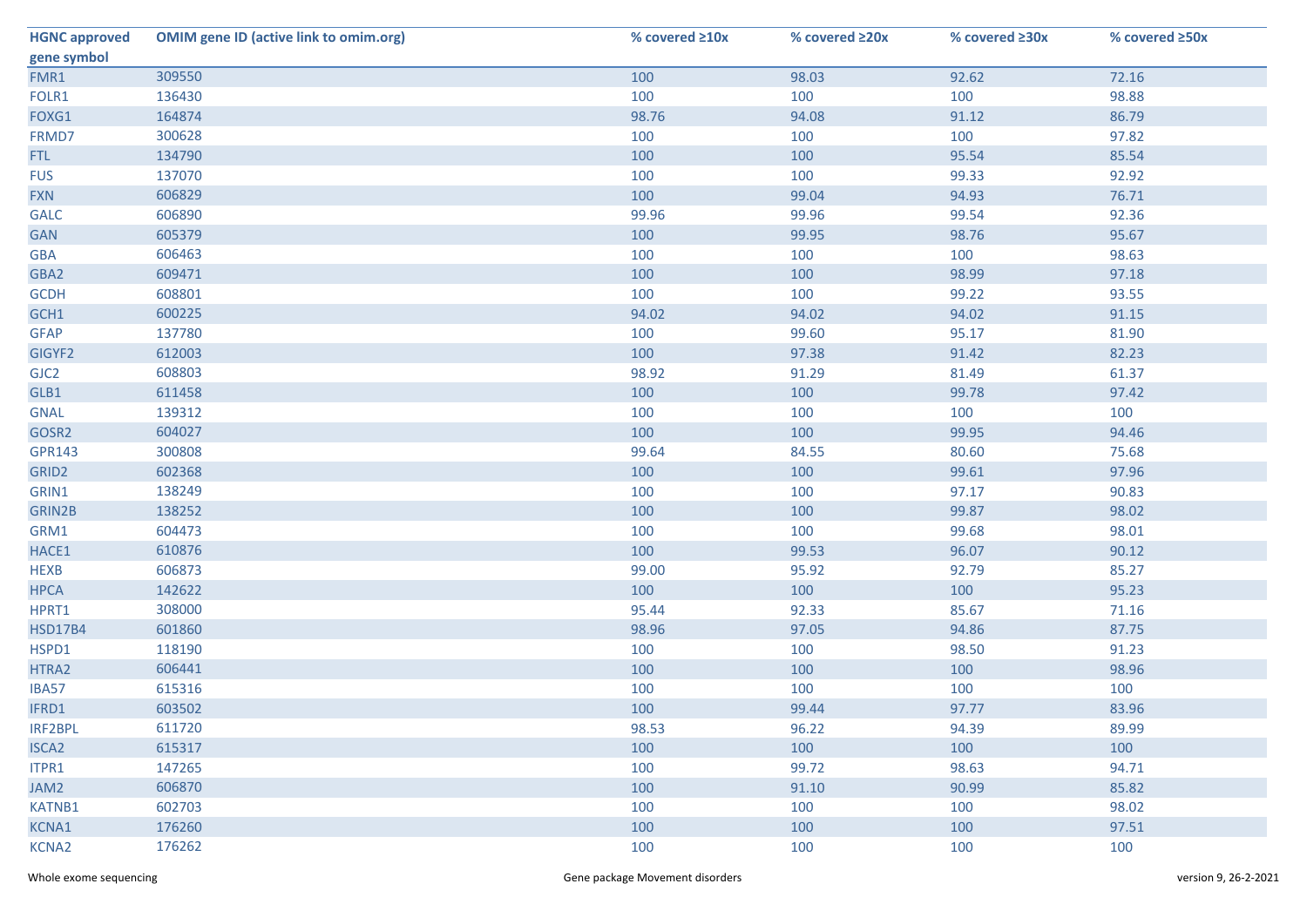| <b>HGNC approved</b> | <b>OMIM gene ID (active link to omim.org)</b> | % covered ≥10x | % covered ≥20x | % covered ≥30x | % covered ≥50x |
|----------------------|-----------------------------------------------|----------------|----------------|----------------|----------------|
| gene symbol          |                                               |                |                |                |                |
| KCNC1                | 176258                                        | 100            | 100            | 100            | 100            |
| KCNC3                | 176264                                        | 86.07          | 78.88          | 72.31          | 59.19          |
| KCND3                | 605411                                        | 100            | 100            | 100            | 96.34          |
| KCNJ10               | 602208                                        | 100            | 100            | 100            | 100            |
| <b>KCNMA1</b>        | 600150                                        | 100            | 100            | 93.27          | 71.95          |
| KCTD17               | 616386                                        | 98.99          | 91.38          | 80.44          | 55.66          |
| KCTD7                | 611725                                        | 100            | 100            | 100            | 98.20          |
| KIDINS220            | 615759                                        | 100            | 99.31          | 97.52          | 92.89          |
| KIF1A                | 601255                                        | 100            | 100            | 99.61          | 91.46          |
| KIF1C                | 603060                                        | 100            | 99.50          | 97.43          | 90.90          |
| KIF5A                | 602821                                        | 100            | 100            | 98.81          | 90.10          |
| KMT2B                | 606834                                        | 95.68          | 94.87          | 92.98          | 86.63          |
| L1CAM                | 308840                                        | 100            | 100            | 99.58          | 93.95          |
| LAMA1                | 150320                                        | 100            | 100            | 99.64          | 96.22          |
| LAMB1                | 150240                                        | 100            | 100            | 99.63          | 97.11          |
| LMNB1                | 150340                                        | 100            | 99.04          | 95.55          | 87.41          |
| <b>LRP10</b>         | 609921                                        | 100            | 99.41          | 96.88          | 89.12          |
| <b>LRPPRC</b>        | 607544                                        | 99.94          | 98.73          | 97.72          | 93.88          |
| LRRK2                | 609007                                        | 99.83          | 99.28          | 98.31          | 94.84          |
| <b>MAG</b>           | 159460                                        | 100            | 99.64          | 97.50          | 89.50          |
| <b>MAPT</b>          | 157140                                        | 100            | 99.35          | 96.51          | 84.22          |
| MARS2                | 609728                                        | 100            | 100            | 100            | 100            |
| MECP2                | 300005                                        | 100            | 99.68          | 97.39          | 91.06          |
| <b>MECR</b>          | 608205                                        | 99.10          | 93.11          | 86.15          | 80.99          |
| MED <sub>20</sub>    | 612915                                        | 100            | 100            | 100            | 98.60          |
| MICU1                | 605084                                        | 100            | 100            | 100            | 97.95          |
| MLC1                 | 605908                                        | 100            | 100            | 99.07          | 85.27          |
| <b>MMADHC</b>        | 611935                                        | 100            | 100            | 99.90          | 88.42          |
| <b>MME</b>           | 120520                                        | 100            | 81.33          | 76.50          | 56             |
| <b>MRE11</b>         | 600814                                        | 100            | 100            | 99.52          | 95.09          |
| <b>MTHFR</b>         | 607093                                        | 100            | 100            | 99.06          | 94.14          |
| <b>MTPAP</b>         | 613669                                        | 100            | 98.83          | 95.12          | 81.75          |
| <b>MTTP</b>          | 157147                                        | 100            | 100            | 100            | 99.06          |
| <b>MVK</b>           | 251170                                        | 100            | 100            | 100            | 96.47          |
| MYBPC1               | 160794                                        | 100            | 100            | 100            | 96.53          |
| <b>MYORG</b>         | 618255                                        | 100            | 100            | 100            | 99.03          |
| NDUFA10              | 603835                                        | 94.60          | 92.83          | 92.08          | 88.53          |
| NDUFA12              | 614530                                        | 100            | 100            | 100            | 94.47          |
| NDUFA2               | 602137                                        | 100            | 100            | 100            | 100            |
| NDUFA9               | 603834                                        | 100            | 100            | 100            | 100            |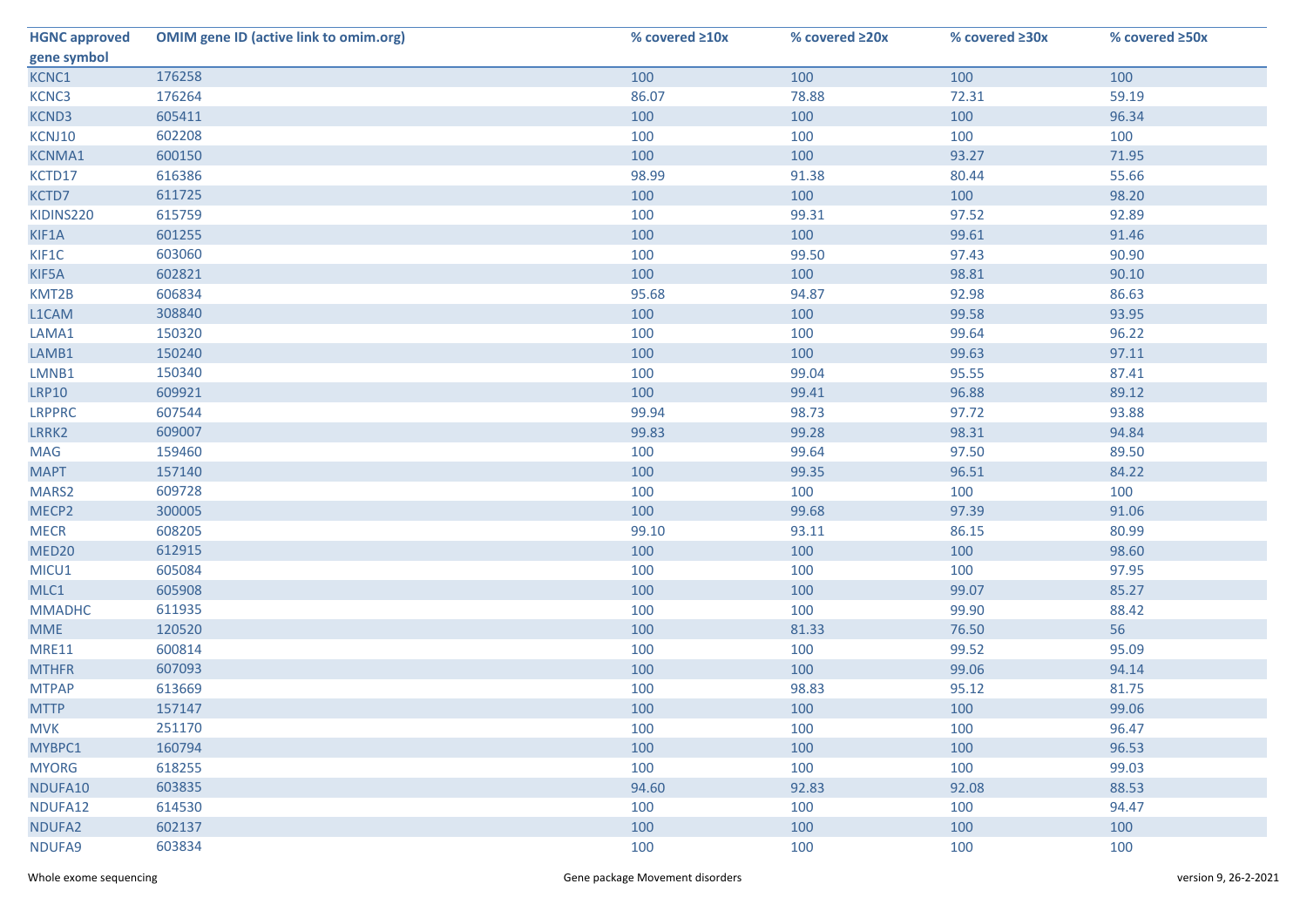| <b>HGNC approved</b> | <b>OMIM gene ID (active link to omim.org)</b> | % covered ≥10x   | % covered ≥20x | % covered ≥30x | % covered ≥50x |
|----------------------|-----------------------------------------------|------------------|----------------|----------------|----------------|
| gene symbol          |                                               |                  |                |                |                |
| NDUFS1               | 157655                                        | 100              | 100            | 100            | 98.48          |
| NDUFS2               | 602985                                        | 100              | 100            | 99.58          | 91.61          |
| NDUFS3               | 603846                                        | 100              | 100            | 100            | 100            |
| NDUFS4               | 602694                                        | 100              | 100            | 100            | 100            |
| NDUFS6               | 603848                                        | 100              | 100            | 96.02          | 83.30          |
| NDUFS7               | 601825                                        | 100              | 98.62          | 91.93          | 66.40          |
| NDUFS8               | 602141                                        | 100              | 98.80          | 95             | 85.80          |
| <b>NEFL</b>          | 162280                                        | 99.88            | 99.48          | 96.65          | 88.09          |
| NEU1                 | 608272                                        | 100              | 100            | 100            | 99.05          |
| <b>NEXMIF</b>        | 300524                                        | 100              | 100            | 100            | 99.31          |
| <b>NFASC</b>         | 609145                                        | 100              | 99.63          | 97.72          | 91.50          |
| NIPA1                | 608145                                        | 100              | 100            | 99.70          | 94.12          |
| <b>NKX2-1</b>        | 600635                                        | 100              | 100            | 97.55          | 73.71          |
| <b>NKX6-2</b>        | 605955                                        | 100              | 93.49          | 85.75          | 73.63          |
| NOL3                 | 605235                                        | 100              | 100            | 100            | 91.29          |
| NOTCH2NLC            | 618025                                        | No coverage data |                |                |                |
| NPC1                 | 607623                                        | 100              | 99.90          | 98.22          | 94.90          |
| NPC <sub>2</sub>     | 601015                                        | 100              | 100            | 100            | 99.42          |
| NT5C2                | 600417                                        | 99.59            | 97.87          | 95.86          | 86.62          |
| <b>NUP62</b>         | 605815                                        | 100              | 100            | 100            | 90.23          |
| <b>OCLN</b>          | 602876                                        | 72.78            | 71.22          | 63.56          | 47.48          |
| OPA1                 | 605290                                        | 100              | 99.07          | 96.09          | 86.31          |
| OPHN1                | 300127                                        | 100              | 100            | 99.53          | 87.77          |
| PAH                  | 612349                                        | 100              | 100            | 100            | 98.21          |
| PANK2                | 606157                                        | 100              | 100            | 100            | 94.93          |
| PARK7                | 602533                                        | 100              | 100            | 100            | 85.52          |
| PAX6                 | 607108                                        | 100              | 100            | 100            | 99.85          |
| PCBD1                | 126090                                        | 100              | 98.21          | 94.13          | 94.13          |
| <b>PCCB</b>          | 232050                                        | 100              | 100            | 99.17          | 92.49          |
| <b>PCNA</b>          | 176740                                        | 100              | 100            | 100            | 98.73          |
| PCYT2                | 602679                                        | 100              | 92.90          | 92.44          | 87.64          |
| PDE10A               | 610652                                        | 100              | 99.86          | 97.03          | 90.58          |
| PDE8B                | 603390                                        | 100              | 100            | 98.73          | 89.35          |
| <b>PDGFB</b>         | 190040                                        | 100              | 100            | 100            | 89.92          |
| <b>PDGFRB</b>        | 173410                                        | 100              | 100            | 99.25          | 93.49          |
| PDHA1                | 300502                                        | 100              | 98.69          | 94.91          | 80.12          |
| <b>PDHB</b>          | 179060                                        | 100              | 100            | 100            | 95.81          |
| <b>PDHX</b>          | 608769                                        | 100              | 99.89          | 93.21          | 80.89          |
| PDSS1                | 607429                                        | 100              | 100            | 100            | 99.77          |
| PDSS2                | 610564                                        | 100              | 99.04          | 97.05          | 92.74          |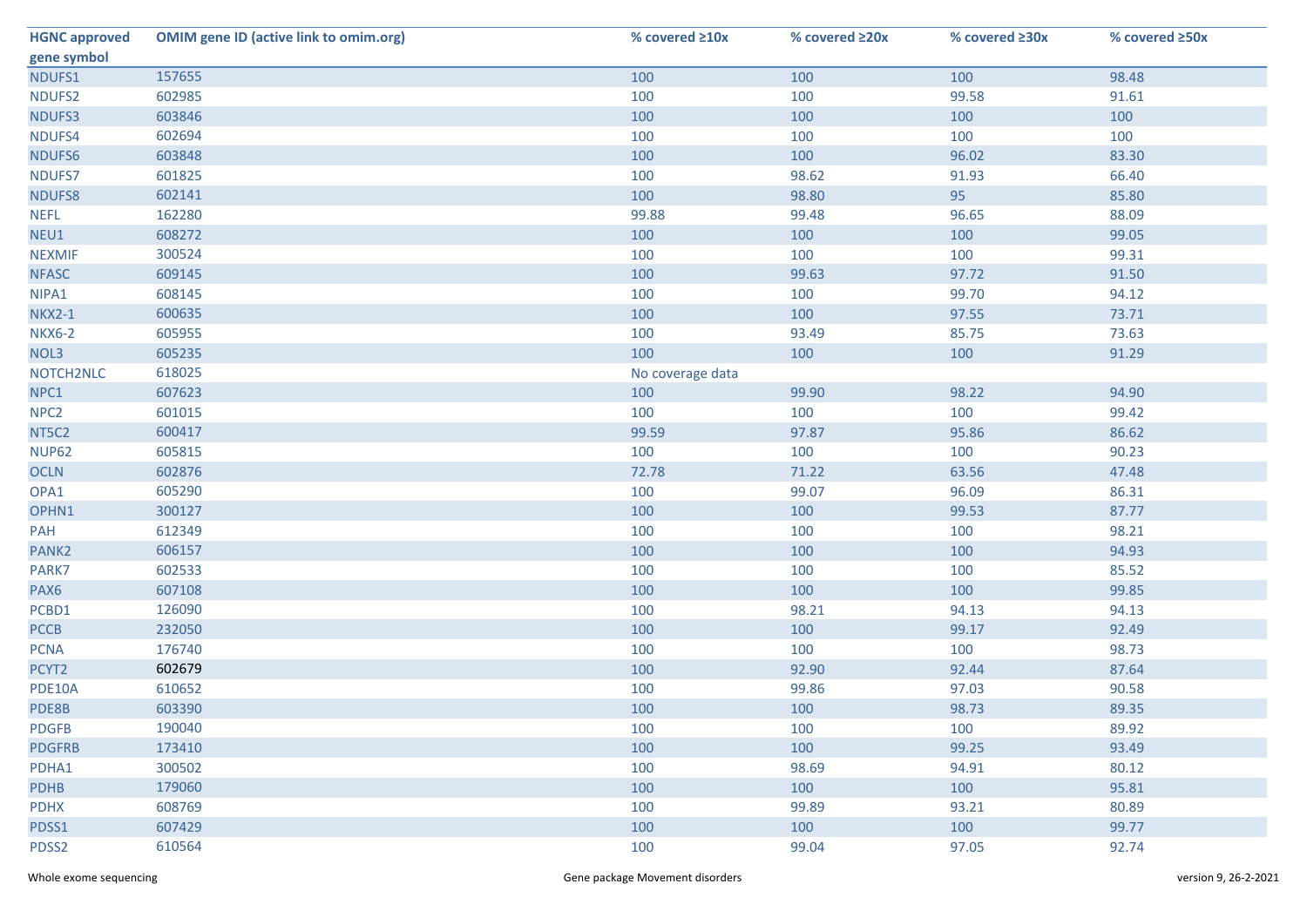| <b>HGNC approved</b> | <b>OMIM gene ID (active link to omim.org)</b> | % covered ≥10x | % covered ≥20x | % covered ≥30x | % covered ≥50x |
|----------------------|-----------------------------------------------|----------------|----------------|----------------|----------------|
| gene symbol          |                                               |                |                |                |                |
| <b>PDYN</b>          | 131340                                        | 100            | 100            | 97.76          | 91.15          |
| <b>PEX10</b>         | 602859                                        | 100            | 100            | 96.80          | 80.48          |
| PEX2                 | 170993                                        | 100            | 100            | 100            | 100            |
| PEX7                 | 601757                                        | 100            | 100            | 96.83          | 87.17          |
| PHYH                 | 602026                                        | 99.89          | 89.33          | 89.33          | 76.91          |
| PIK3R5               | 611317                                        | 100            | 100            | 98.10          | 87.47          |
| PINK1                | 608309                                        | 98.32          | 93.93          | 88.81          | 75.72          |
| PLA2G6               | 603604                                        | 100            | 100            | 99.38          | 92.46          |
| PLD3                 | 615698                                        | 100            | 99.11          | 96.24          | 88.85          |
| PLP1                 | 300401                                        | 100            | 99.59          | 95.57          | 85.43          |
| PMM <sub>2</sub>     | 601785                                        | 100            | 100            | 100            | 95.16          |
| <b>PMPCA</b>         | 613036                                        | 100            | 100            | 98.01          | 91.28          |
| <b>PNKD</b>          | 609023                                        | 100            | 100            | 100            | 95.99          |
| <b>PNKP</b>          | 605610                                        | 100            | 99.95          | 98.30          | 91.85          |
| PNPLA6               | 603197                                        | 100            | 98.93          | 95.55          | 88.18          |
| POLG                 | 174763                                        | 100            | 99.94          | 97.83          | 89.26          |
| POLR1C               | 610060                                        | 100            | 100            | 100            | 92.16          |
| POLR3A               | 614258                                        | 100            | 100            | 99.87          | 98.36          |
| POLR3B               | 614366                                        | 100            | 100            | 99.10          | 97.16          |
| PPP2R2B              | 604325                                        | 100            | 99.57          | 90.80          | 86.52          |
| PRF1                 | 170280                                        | 100            | 100            | 100            | 100            |
| PRICKLE1             | 608500                                        | 100            | 100            | 99.66          | 97.30          |
| <b>PRKCG</b>         | 176980                                        | 100            | 100            | 99.40          | 96.59          |
| <b>PRKN</b>          | 602544                                        | 100            | 99.20          | 97.25          | 91.68          |
| <b>PRKRA</b>         | 603424                                        | 100            | 100            | 100            | 100            |
| PRRT2                | 614386                                        | 100            | 100            | 100            | 97.38          |
| PSEN1                | 104311                                        | 100            | 100            | 100            | 96.28          |
| PTRHD1               | 617342                                        | 100            | 100            | 100            | 100            |
| <b>PTS</b>           | 612719                                        | 100            | 100            | 100            | 100            |
| PUM1                 | 607204                                        | 100            | 100            | 99.65          | 97.69          |
| PYCR2                | 616406                                        | 100            | 100            | 96.85          | 77.33          |
| <b>QDPR</b>          | 612676                                        | 100            | 100            | 99.77          | 87.56          |
| <b>RAB18</b>         | 602207                                        | 97.51          | 89.83          | 86.24          | 75.72          |
| RAB29                | 603949                                        | 100            | 100            | 100            | 98.03          |
| RAB3GAP1             | 602536                                        | 100            | 100            | 100            | 97.96          |
| RAB3GAP2             | 609275                                        | 100            | 98.46          | 98.05          | 94.92          |
| RAD51                | 179617                                        | 88.25          | 88.25          | 88.25          | 88.25          |
| RARS1                | 107820                                        | 100            | 99.96          | 99.39          | 93.51          |
| RARS2                | 611524                                        | 100            | 99.98          | 99.18          | 96.73          |
| REEP1                | 609139                                        | 100            | 100            | 97.71          | 83.57          |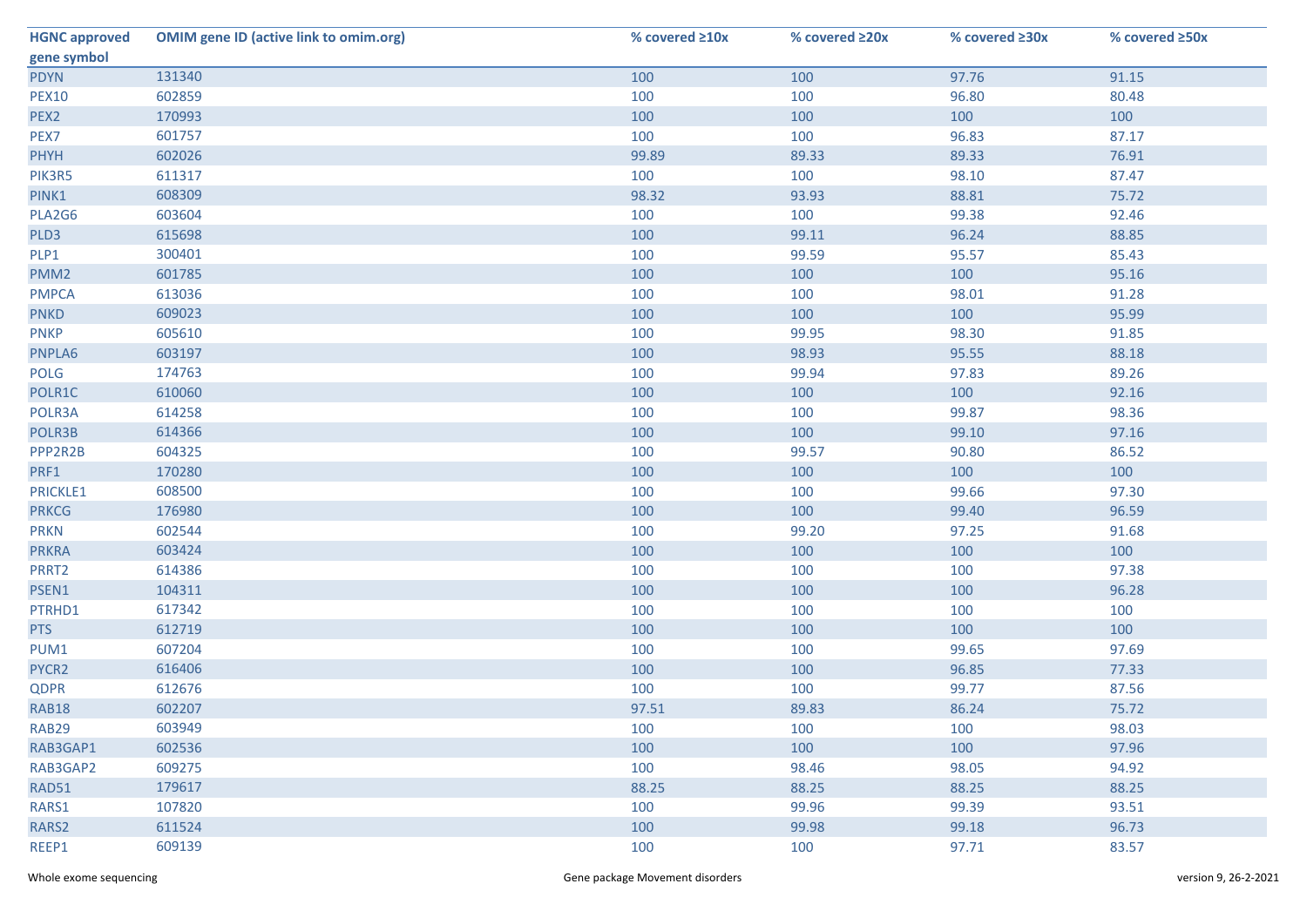| <b>HGNC approved</b> | <b>OMIM gene ID (active link to omim.org)</b> | % covered ≥10x | % covered ≥20x | % covered ≥30x | % covered ≥50x |
|----------------------|-----------------------------------------------|----------------|----------------|----------------|----------------|
| gene symbol          |                                               |                |                |                |                |
| RETREG1              | 613114                                        | 99.07          | 95.12          | 92.28          | 87.52          |
| RNASEH2A             | 606034                                        | 100            | 100            | 98.86          | 85.19          |
| RNASEH2B             | 610326                                        | 100            | 91.35          | 91.35          | 91.35          |
| RNASEH2C             | 610330                                        | 100            | 100            | 100            | 97.20          |
| <b>RNF170</b>        | 614649                                        | 100            | 100            | 99.33          | 91.00          |
| <b>RNF216</b>        | 609948                                        | 100            | 100            | 99.84          | 97.23          |
| ROBO <sub>3</sub>    | 608630                                        | 100            | 99.62          | 97.14          | 82.24          |
| RTN <sub>2</sub>     | 603183                                        | 100            | 100            | 100            | 99.21          |
| <b>RUBCN</b>         | 613516                                        | 100            | 99.90          | 97.88          | 90.43          |
| <b>SACS</b>          | 604490                                        | 100            | 100            | 100            | 99.92          |
| SAMD9L               | 611170                                        | 100            | 100            | 100            | 100            |
| SAMHD1               | 606754                                        | 100            | 100            | 100            | 99.98          |
| SCN11A               | 604385                                        | 100            | 99.99          | 99.68          | 97.85          |
| SCN <sub>2</sub> A   | 182390                                        | 100            | 99.96          | 99.36          | 94.90          |
| SCN8A                | 600702                                        | 100            | 100            | 99.53          | 95.79          |
| SCO <sub>2</sub>     | 604272                                        | 100            | 100            | 100            | 100            |
| SCP <sub>2</sub>     | 184755                                        | 100            | 100            | 100            | 99.43          |
| SCYL1                | 607982                                        | 100            | 100            | 98.65          | 85.60          |
| SEMA6B               | 608873                                        | 97.15          | 87.03          | 78.75          | 68.83          |
| <b>SEPSECS</b>       | 613009                                        | 100            | 100            | 100            | 98.64          |
| SERAC1               | 614725                                        | 100            | 100            | 100            | 97.87          |
| <b>SETX</b>          | 608465                                        | 100            | 100            | 100            | 99.08          |
| <b>SGCE</b>          | 604149                                        | 100            | 100            | 100            | 96.71          |
| SIL1                 | 608005                                        | 100            | 99.49          | 96.74          | 87.91          |
| <b>SLC12A6</b>       | 604878                                        | 100            | 99.51          | 98.56          | 93.33          |
| <b>SLC16A2</b>       | 300095                                        | 100            | 99.86          | 93.26          | 86.50          |
| <b>SLC17A5</b>       | 604322                                        | 100            | 100            | 100            | 95.37          |
| <b>SLC19A3</b>       | 606152                                        | 99.94          | 99.94          | 99.94          | 98.87          |
| SLC1A3               | 600111                                        | 100            | 100            | 100            | 80.93          |
| SLC20A2              | 158378                                        | 100            | 100            | 97.56          | 93.16          |
| <b>SLC25A15</b>      | 603861                                        | 100            | 100            | 100            | 100            |
| SLC2A1               | 138140                                        | 100            | 97.73          | 97.73          | 97.43          |
| <b>SLC30A10</b>      | 611146                                        | 100            | 100            | 100            | 97.98          |
| SLC33A1              | 603690                                        | 100            | 100            | 99.77          | 98.02          |
| <b>SLC39A14</b>      | 608736                                        | 97.92          | 97.92          | 96.77          | 89.26          |
| <b>SLC52A2</b>       | 607882                                        | 100            | 100            | 100            | 95.83          |
| <b>SLC52A3</b>       | 613350                                        | 100            | 100            | 99.39          | 95.90          |
| <b>SLC6A19</b>       | 608893                                        | 100            | 98.09          | 91.36          | 81.26          |
| SLC6A3               | 126455                                        | 100            | 99.86          | 98.27          | 89.02          |
| SLC9A1               | 107310                                        | 100            | 99.01          | 97.19          | 90.13          |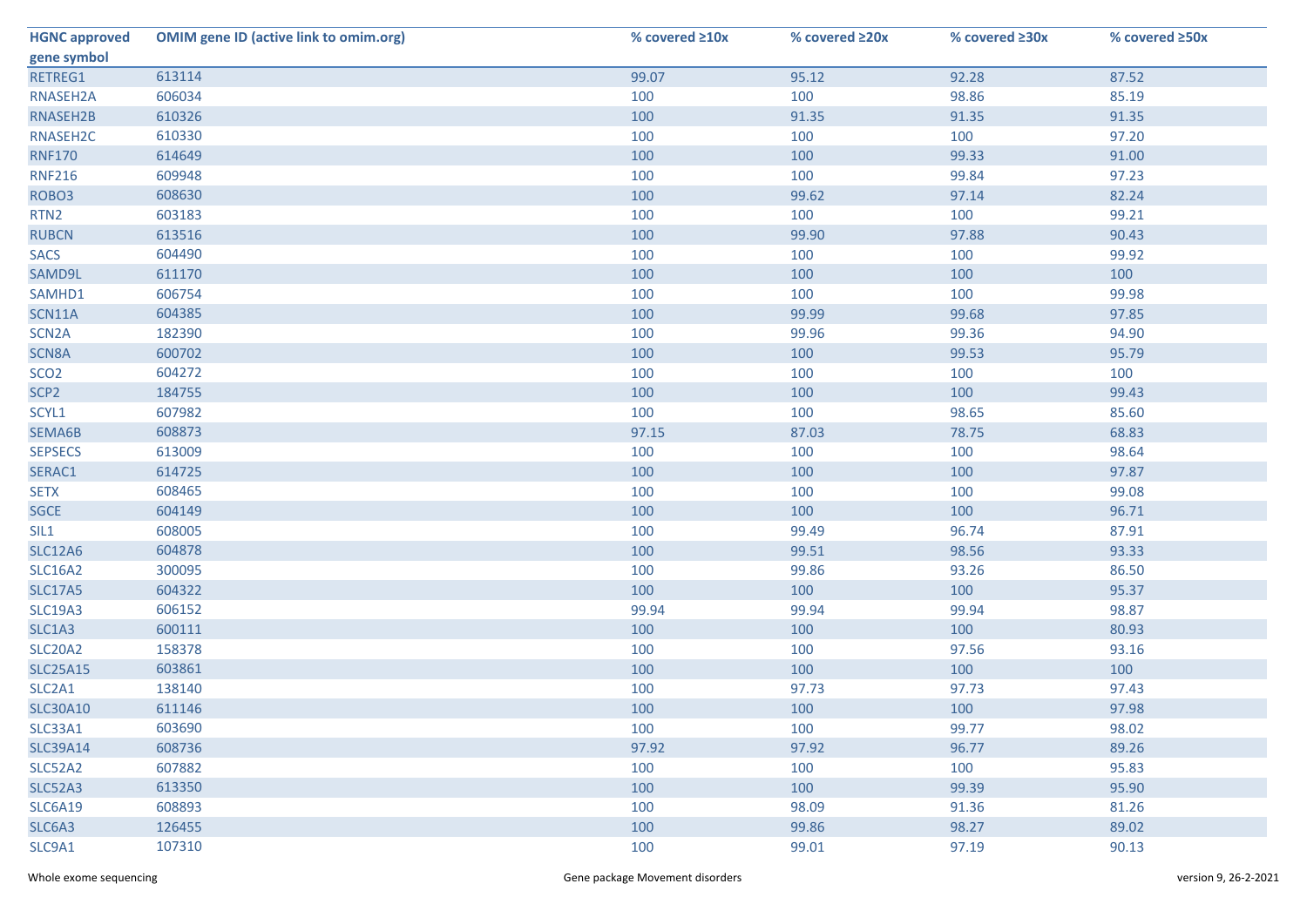| <b>HGNC approved</b> | <b>OMIM gene ID (active link to omim.org)</b> | % covered ≥10x   | % covered ≥20x | % covered ≥30x | % covered ≥50x |
|----------------------|-----------------------------------------------|------------------|----------------|----------------|----------------|
| gene symbol          |                                               |                  |                |                |                |
| SLC9A6               | 300231                                        | 100              | 98.43          | 96.80          | 87.64          |
| SMPD1                | 607608                                        | 100              | 100            | 100            | 97.86          |
| <b>SNCA</b>          | 163890                                        | 100              | 100            | 100            | 98.85          |
| SNORD118             | 616663                                        | No coverage data |                |                |                |
| <b>SNX14</b>         | 616105                                        | 99.60            | 93.87          | 86.76          | 68.39          |
| SOX10                | 602229                                        | 100              | 98.83          | 96.64          | 87.59          |
| <b>SPART</b>         | 607111                                        | 100              | 100            | 99.86          | 96.80          |
| <b>SPAST</b>         | 604277                                        | 100              | 98.99          | 94.56          | 80.16          |
| <b>SPG11</b>         | 610844                                        | 100              | 99.96          | 99.19          | 95.17          |
| SPG21                | 608181                                        | 100              | 100            | 97.30          | 84.64          |
| SPG7                 | 602783                                        | 91.82            | 90.83          | 88.09          | 82.63          |
| <b>SPR</b>           | 182125                                        | 100              | 100            | 95.49          | 79.89          |
| SPTBN2               | 604985                                        | 99.97            | 98.14          | 94.29          | 85.18          |
| STUB1                | 607207                                        | 100              | 100            | 100            | 100            |
| SUCLA <sub>2</sub>   | 603921                                        | 100              | 100            | 99.94          | 98.79          |
| SUCLG1               | 611224                                        | 100              | 100            | 100            | 94.58          |
| SUMF1                | 607939                                        | 100              | 100            | 100            | 100            |
| <b>SUOX</b>          | 606887                                        | 100              | 100            | 100            | 96.73          |
| SURF1                | 185620                                        | 100              | 100            | 100            | 96.29          |
| SYNE1                | 608441                                        | 100              | 99.63          | 98.33          | 91.99          |
| SYNJ1                | 604297                                        | 99.02            | 95.04          | 94.09          | 90.75          |
| <b>SYT14</b>         | 610949                                        | 100              | 99.08          | 97.23          | 93.15          |
| TACO1                | 612958                                        | 100              | 100            | 96.17          | 83.45          |
| TAF1                 | 313650                                        | 100              | 99.87          | 98.87          | 93.03          |
| TANGO <sub>2</sub>   | 616830                                        | 100              | 100            | 99.90          | 96.00          |
| <b>TBC1D20</b>       | 611663                                        | 98.94            | 93.43          | 93.43          | 92.99          |
| <b>TBC1D23</b>       | 617687                                        | 100              | 99.92          | 98.71          | 92.01          |
| <b>TBCD</b>          | 604649                                        | 98.59            | 95.32          | 92.79          | 83.69          |
| <b>TBP</b>           | 600075                                        | 100              | 100            | 100            | 98.70          |
| TDP1                 | 607198                                        | 100              | 100            | 99.81          | 96.19          |
| TDP <sub>2</sub>     | 605764                                        | 100              | 100            | 100            | 93.88          |
| TECPR2               | 615000                                        | 100              | 100            | 99.62          | 95.92          |
| TENM4                | 610084                                        | 100              | 99.48          | 97.56          | 92.66          |
| <b>TFG</b>           | 602498                                        | 100              | 100            | 99.81          | 92.69          |
| TGM6                 | 613900                                        | 100              | 100            | 99.54          | 94.20          |
| <b>TH</b>            | 191290                                        | 100              | 97.40          | 93.00          | 83.58          |
| THAP1                | 609520                                        | 100              | 100            | 100            | 99.28          |
| THG1L                | 618802                                        | 100              | 100            | 100            | 99.58          |
| <b>TIMM8A</b>        | 300356                                        | 100              | 100            | 100            | 92.75          |
| TMEM106B             | 613413                                        | 100              | 100            | 100            | 91.32          |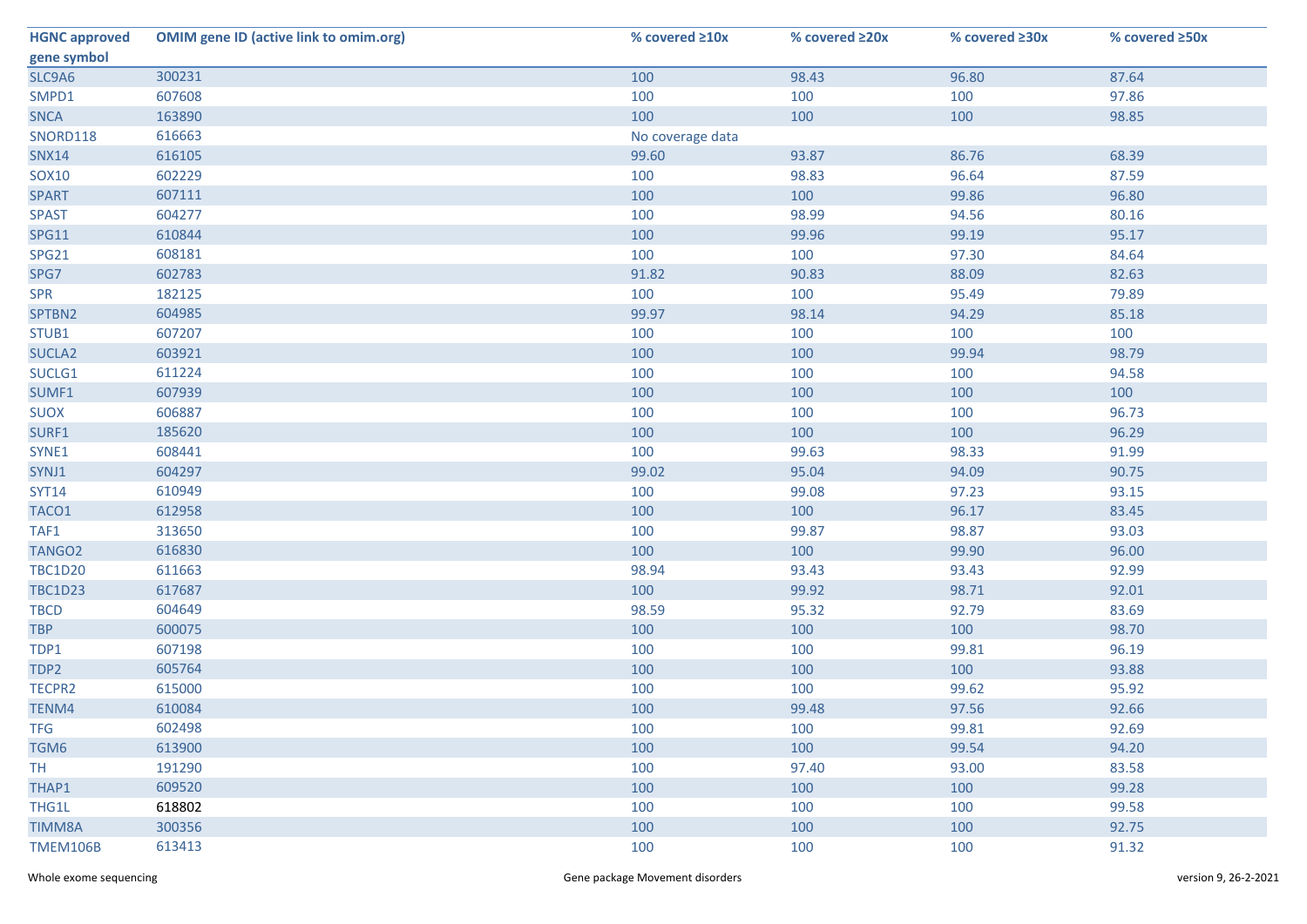| <b>HGNC approved</b> | <b>OMIM gene ID (active link to omim.org)</b> | % covered ≥10x | % covered ≥20x | % covered ≥30x | % covered ≥50x |
|----------------------|-----------------------------------------------|----------------|----------------|----------------|----------------|
| gene symbol          |                                               |                |                |                |                |
| <b>TMEM230</b>       | 617019                                        | 80.59          | 80.59          | 80.05          | 71.03          |
| <b>TMEM240</b>       | 616101                                        | 100            | 100            | 97.58          | 87.15          |
| TMEM67               | 609884                                        | 100            | 100            | 99.55          | 88.82          |
| TOE1                 | 613931                                        | 100            | 100            | 100            | 100            |
| TOR1A                | 605204                                        | 100            | 100            | 100            | 99.27          |
| TPP1                 | 607998                                        | 100            | 99.44          | 97.38          | 93.18          |
| TRAPPC4              | 610971                                        | 100            | 100            | 100            | 100            |
| TREM2                | 605086                                        | 100            | 100            | 100            | 97.22          |
| TREX1                | 606609                                        | 100            | 100            | 100            | 100            |
| TRPC3                | 602345                                        | 99.83          | 97.75          | 95.52          | 90.81          |
| TSEN2                | 608753                                        | 86.99          | 86.99          | 86.99          | 85.72          |
| <b>TSEN54</b>        | 608755                                        | 95.91          | 95.77          | 93.60          | 83.12          |
| TTBK2                | 611695                                        | 100            | 100            | 100            | 99.21          |
| <b>TTC19</b>         | 613814                                        | 100            | 100            | 100            | 95.05          |
| <b>TTPA</b>          | 600415                                        | 99.89          | 97.70          | 91.43          | 75.59          |
| <b>TUBA1A</b>        | 602529                                        | 100            | 100            | 100            | 100            |
| <b>TUBB4A</b>        | 602662                                        | 100            | 94.57          | 87.57          | 87.57          |
| TUBG1                | 191135                                        | 100            | 100            | 100            | 100            |
| <b>TWNK</b>          | 606075                                        | 100            | 100            | 100            | 100            |
| <b>TYROBP</b>        | 604142                                        | 100            | 100            | 88.50          | 69.48          |
| UBA5                 | 610552                                        | 97.07          | 90.98          | 87.53          | 73.90          |
| UBAP1                | 609787                                        | 99.59          | 96.18          | 91.14          | 82.10          |
| UBQLN2               | 300264                                        | 100            | 100            | 100            | 99.10          |
| UCHL1                | 191342                                        | 100            | 89.10          | 82.45          | 74.20          |
| <b>UGDH</b>          | 603370                                        | 100            | 100            | 99.94          | 94.83          |
| VAMP1                | 185880                                        | 100            | 100            | 92.51          | 92.51          |
| VAMP2                | 185881                                        | 100            | 100            | 92.51          | 90.20          |
| <b>VCP</b>           | 601023                                        | 100            | 100            | 99.69          | 98.66          |
| <b>VLDLR</b>         | 192977                                        | 100            | 99.97          | 97.85          | 95.18          |
| VPS13A               | 605978                                        | 100            | 98.91          | 97.29          | 88.56          |
| VPS13C               | 608879                                        | 98.39          | 97.54          | 96.23          | 91.69          |
| VPS13D               | 608877                                        | 100            | 100            | 99.63          | 96.24          |
| VPS35                | 601501                                        | 100            | 100            | 99.71          | 97.78          |
| VPS37A               | 609927                                        | 100            | 98.94          | 96.60          | 88.24          |
| <b>VPS53</b>         | 615850                                        | 100            | 100            | 100            | 96.29          |
| VRK1                 | 602168                                        | 100            | 100            | 100            | 93.10          |
| VWA3B                | 614884                                        | 100            | 99.56          | 96.74          | 93.91          |
| WASHC5               | 610657                                        | 100            | 100            | 100            | 96.15          |
| WDR26                | 617424                                        | 100            | 97.41          | 95.76          | 90.46          |
| WDR45                | 300526                                        | 100            | 100            | 100            | 98.17          |